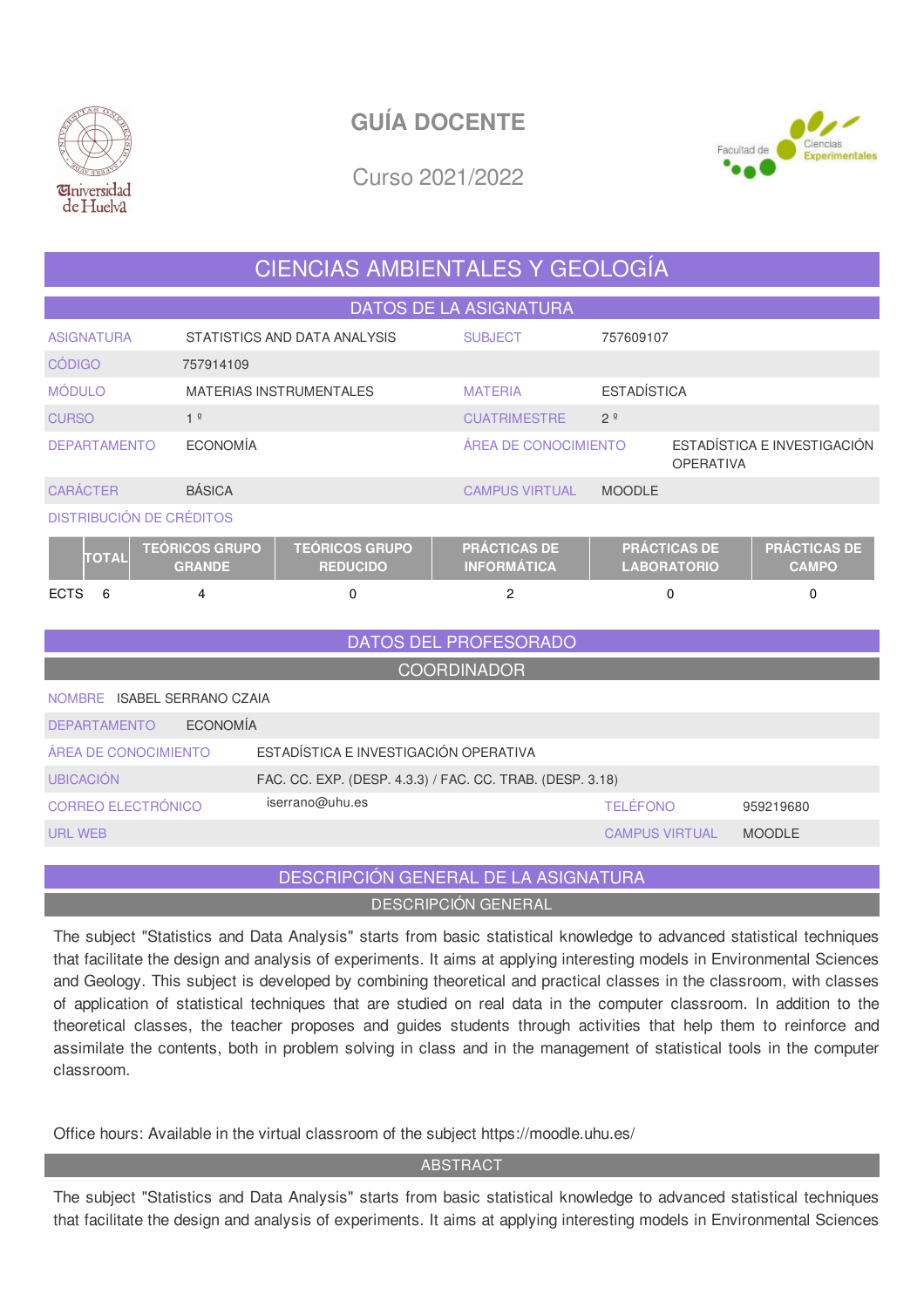

Ciencias

Evnerimentales

Facultad de

Curso 2021/2022



### OBJETIVOS: RESULTADOS DEL APRENDIZAJE

The objective of this subject is to develop in the students the ability to apply techniques of statistical research in the field of Environmental Sciences and Geology.

### REPERCUSIÓN EN EL PERFIL PROFESIONAL

This subject is offered to foreign Erasmus students at UHU. The learning outcomes of this subject is that students have the ability to apply techniques of statistical research in the field of Environmental Sciences and Geology.

**COMPETENCIAS** 

**Las competencias básicas, generales, transversales y específicas se encuentran detalladas en las guías docentes de estas asignaturas en el Grado en Geología y/o Ciencias Ambientales.**

### TEMARIO Y DESCRIPCIÓN DE LOS CONTENIDOS

TEORÍA

### **Module 1: Descriptive Statistics of Datasets**

Describing data by tables and graphs. Measures of Location (Central and Relative Position of Data), Dispersion and Shape. Box-Plot diagram.

### **Module 2: Introduction to Probability, Random Variables and Their Distribution**

Introduction to Probability, Univariate Random Variables (Discrete and Continuous) and Distribution Functions. Some Special Univariate Discrete and Continuous Distributions. The Central Limit Theorem and approximation between distributions. Sampling distributions of sample means.

### **Module 3: Estimation and Inferential Statistics**

Point estimation. Confidence interval. Introduction to parametric Hypothesis testing. Relation between Confidence interval and Hypothesis testing.

### PRÁCTICAS DE INFORMÁTICA

### **Module 4: Computer Sessions (Excel + Rcmdr)**

Application of Module 1 contents using real data. Parametric and non-parametric univariate and bivariate Hypothesis testing. Regression analysis. Relationships Between Two Categorical Variables. Introduction to Multivariate Analysis.

There will be ten computer sessions (2h each) covering different aspects of the subject. Computer hangout for each computer session will be at students' disposal in Moodle.

METODOLOGÍA DOCENTE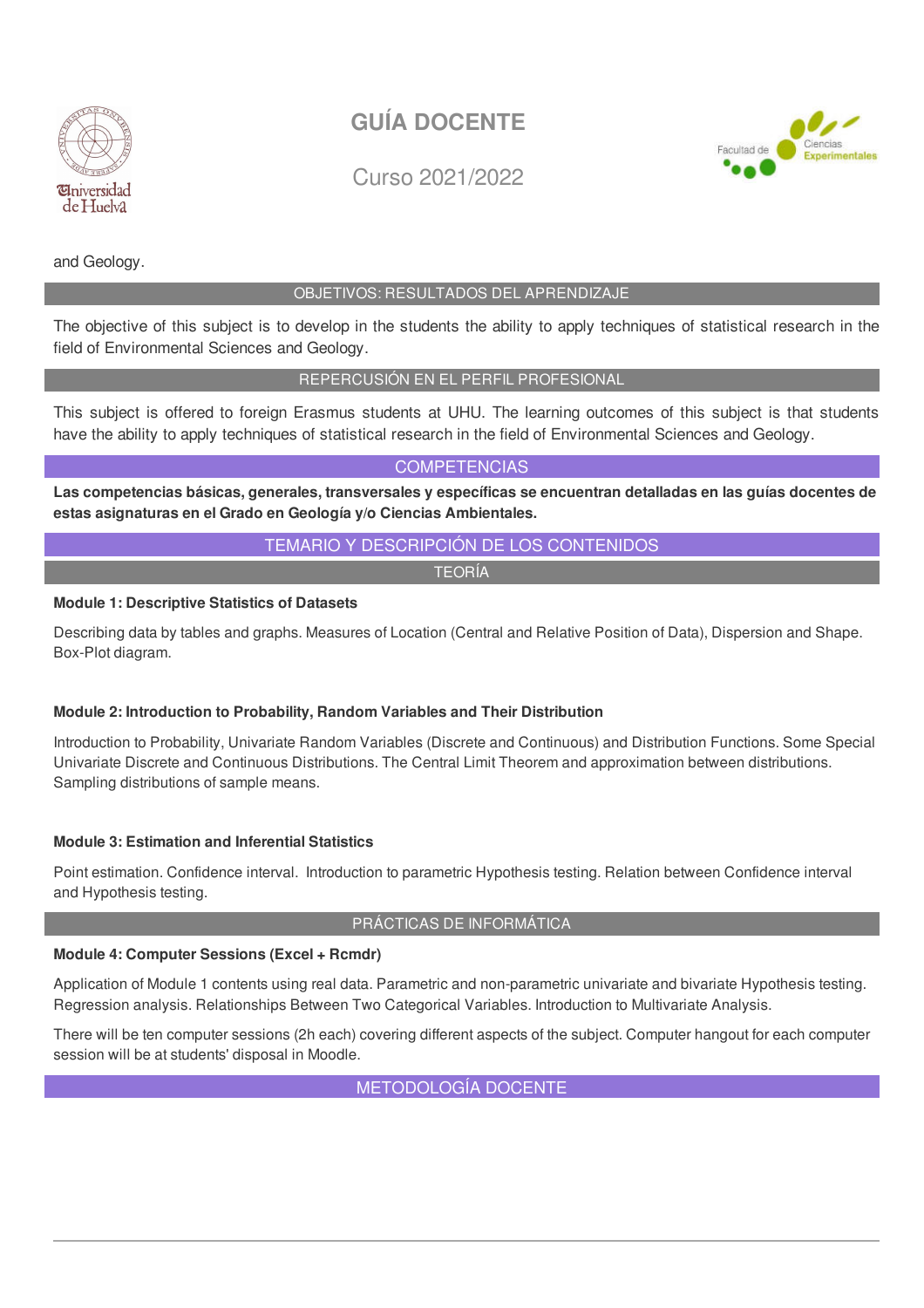

## Curso 2021/2022



| Grupo grande             | · Método expositivo (lección magistral).<br>• Exposiciones audiovisuales.<br>· Resolución de ejercicios y problemas.<br>· Ejercicios de autoevaluación, resolución de dudas.<br>• Ejercitar, ensayar y poner en práctica conocimientos previos y aplicar métodos<br>propios de la disciplina.<br>• Aprendizaje autónomo.<br>• Atención personalizada a los estudiantes.<br>• Presentación de la asignatura y generalidades de los bloques temáticos.<br>• Clases presenciales relativas a los contenidos teóricos y prácticos (problemas) de la<br>asignatura, utilizando recursos didácticos tales como transparencias, presentaciones<br>informatizadas y vídeos. |  |  |  |  |  |  |
|--------------------------|---------------------------------------------------------------------------------------------------------------------------------------------------------------------------------------------------------------------------------------------------------------------------------------------------------------------------------------------------------------------------------------------------------------------------------------------------------------------------------------------------------------------------------------------------------------------------------------------------------------------------------------------------------------------|--|--|--|--|--|--|
| Prácticas de informática | • Exposiciones audiovisuales.<br>· Resolución de ejercicios y problemas.<br>· Ejercicios de autoevaluación, resolución de dudas.<br>• Ejercitar, ensayar y poner en práctica conocimientos previos y aplicar métodos<br>propios de la disciplina.<br>• Aprendizaje autónomo.<br>• Atención personalizada a los estudiantes.<br>· Utilización del aula de informática para reforzar los conocimientos teóricos y<br>prácticos adquiridos previamente.                                                                                                                                                                                                                |  |  |  |  |  |  |
|                          | CRONOGRAMA ORIENTATIVO                                                                                                                                                                                                                                                                                                                                                                                                                                                                                                                                                                                                                                              |  |  |  |  |  |  |

| <b>SEMANAS (S):</b>      |  |  |  |  |  |                     |                             |  | S1   S2   S3   S4   S5   S6   S7   S8   S9   S10   S11   S12   S13   S14   S15 |
|--------------------------|--|--|--|--|--|---------------------|-----------------------------|--|--------------------------------------------------------------------------------|
| <b>GRUPO GRANDE</b>      |  |  |  |  |  |                     | x x x x x x x x x x x x x x |  |                                                                                |
| <b>GRUPO REDUCIDO</b>    |  |  |  |  |  |                     |                             |  |                                                                                |
| PRÁCTICAS DE LABORATORIO |  |  |  |  |  |                     |                             |  |                                                                                |
| PRÁCTICAS DE INFORMÁTICA |  |  |  |  |  | X X X X X X X X X X |                             |  |                                                                                |
| PRÁCTICAS DE CAMPO       |  |  |  |  |  |                     |                             |  |                                                                                |

## EVALUACIÓN DE LA ASIGNATURA PRIMERA EVALUACIÓN ORDINARIA (FEBRERO/JUNIO)

EVALUACIÓN CONTINUA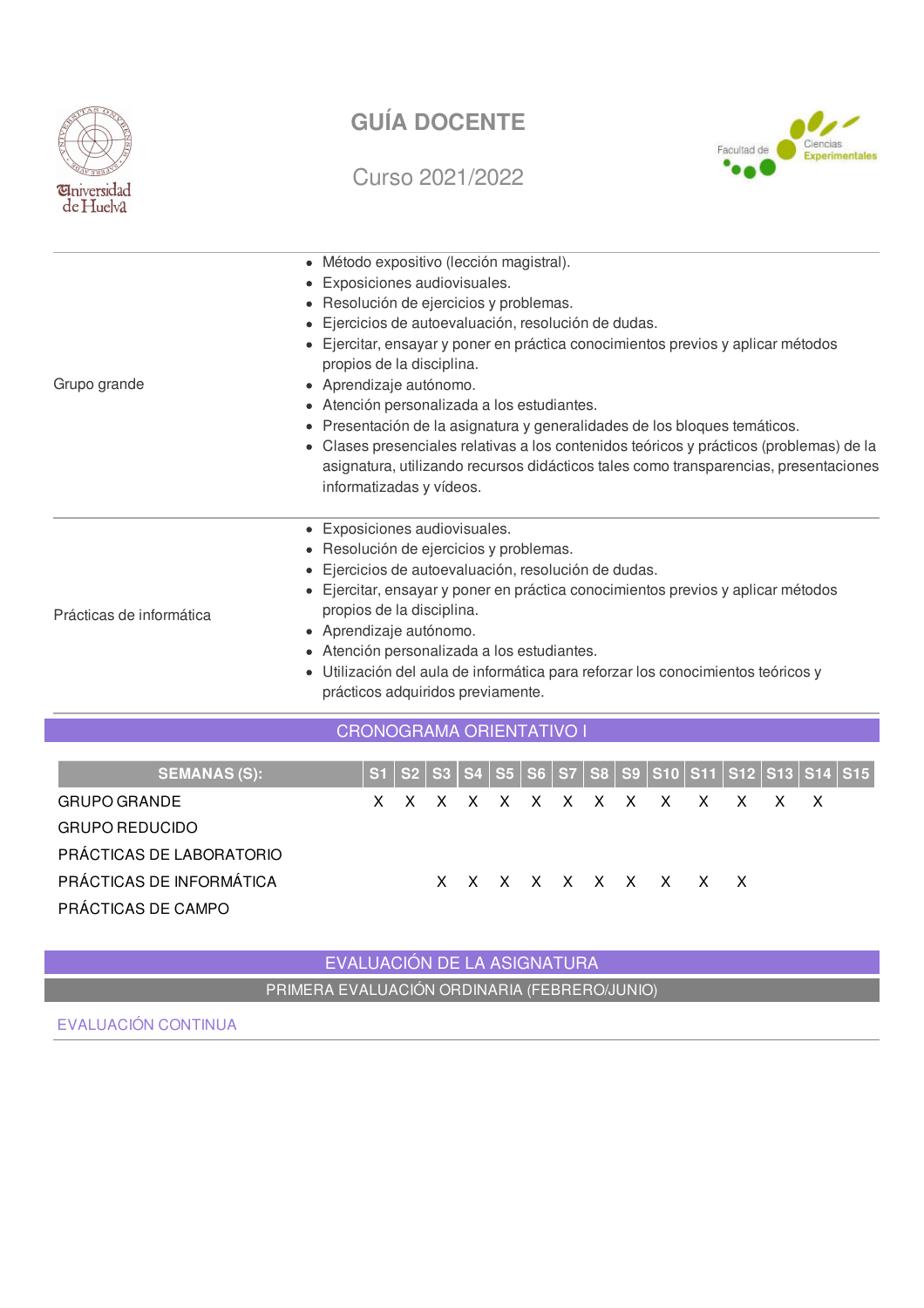

Curso 2021/2022



- 1. Activities in the classroom and online questionnaires. They have a weight of 10% on the overall rating. A minimal note is not required.
- 2. Evaluation of the computer practices (weight of 30% on the final rating): there are two activities (one with Excel (15% on the final rating) and the second with R-Rcmdr (15% on the final rating)) applying the techniques studied on a set of real data. These activities are graded on a scale from 0 to 10 points. The practical part can be overcome provided that the qualification obtained in each one of the activities is equal to or greater than 5 points.
- 3. Once completed the contents of block 1 (Descriptive Statistics), there will be a voluntary test of exercises corresponding to this module. The mark for overcoming it is 5 points. This partial test result is not saved to September. It suppose the 40% of the theory (24% of the final rating).
- 4. The contents of the blocks 2 and 3 will be evaluated in the final exam (60% of the theory block 36% of the final rating). Students are required to obtain a minimum score of 5/10 in the exam to pass to pass this part.

### EVALUACIÓN FINAL

- 1. Evaluation of the theoretical content-exercises part (60% of the final rating). The exam will contain three or four exercises. Students are required to obtain a minimum score of 5/10 in the exam to pass this part.
- 2. After completing the exam, students must solve a questionnaire about the contents of the theory-exercises block with a maximum closed resolution time (10% of the final grade). Students are required to obtain a minimum score of 5/10 to pass this part.
- 3. Students must perform an activity in the computer room with Excel and R-Rcmdr, applying the statistical techniques studied, on the same date as the final exam of the subject. The practical part can be overcome provided that the qualification obtained is, at least, 5 points. (30% of the final rating).

### ¿Contempla una evaluación parcial? Sí

Once completed the contents of block 1 (Descriptive Statistics), there will be a voluntary test of exercises corresponding to this module. The mark for overcoming it is 5 points. This partial test result is saved to June but it is not saved to September. It suppose a 24% of the final rating (40% of the theory block).

The contents of the blocks 2 and 3 will be evaluated in the final exam (60% of the theory block - 36% of the final rating). Students are required to obtain a minimum score of 5/10 in the exam to pass to pass this part.

### SEGUNDA EVALUACIÓN ORDINARIA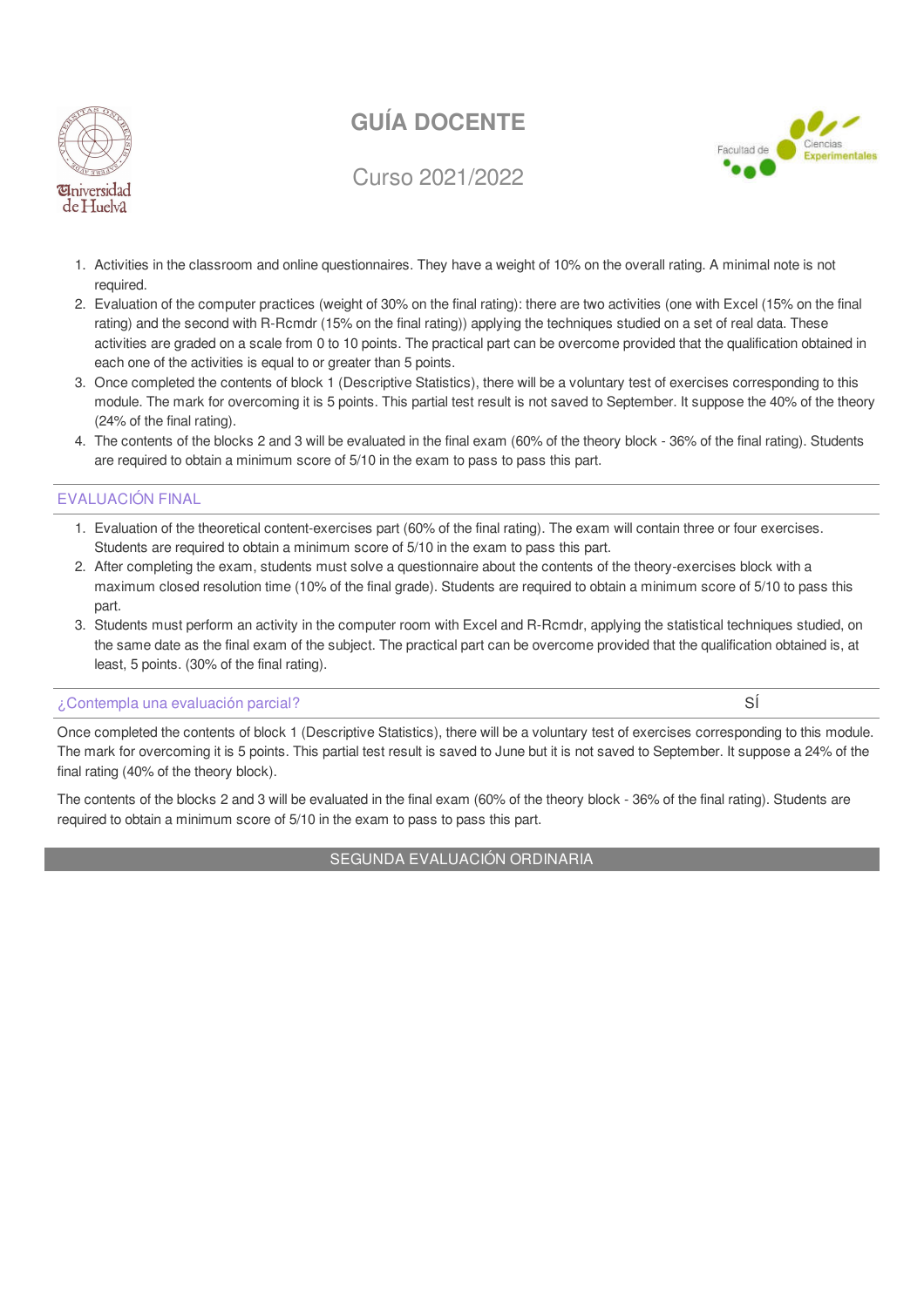

Curso 2021/2022



In the ordinary call II there will be two evaluation systems:

- Students who have followed the continuous assessment process:

- 1. The grade obtained in the activities in the classroom and online questionnaires (10% of the overall grade) is maintained.
- 2. Evaluation of the theoretical content-exercises. If it is passed in June, the grade is maintained and there is no need to repeat the exam. For those who do not pass it in June, they must complete the final exam of the total theoretical content of the subject, solving practical questions and exercises on the application of the statistical methods studied. It will be 60% of the qualification of the subject. To pass the exam it is mandatory that the grade is equal to or greater than 5 points.
- 3. Evaluation of the computer practices (30% weight on the final grade): A test will be held in the computer room, solving exercises only from the part that has not been overcome in June (Excel, Rcmdr or both). The practical part can be considered overcome as long as the qualification obtained in the exam is equal to or greater than 5 points.

- Students who use the final single evaluation system:

- 1. Evaluation of the theoretical content-exercises part (60% of the final rating). The exam will contain three or four exercises. Students are required to obtain a minimum score of 5/10 in the exam to pass this part. If it is passed in June, the grade is maintained and there is no need to repeat the exam.
- 2. After completing the exam, students must solve a questionnaire about the contents of the theory-exercises block with a maximum closed resolution time (10% of the final grade). Students are required to obtain a minimum score of 5/10 to pass this part. If it is passed in June, the grade is maintained and there is no need to repeat it
- 3. Students must perform an activity in the computer room with Excel and R-Rcmdr, applying the statistical techniques studied, on the same date as the final exam of the subject. The practical part can be overcome provided that the qualification obtained is, at least, 5 points. (30% of the final rating).If it is passed in June, the grade is maintained and there is no need to repeat the exam.

#### TERCERA EVALUACIÓN ORDINARIA Y OTRAS EVALUACIONES

- 1. Evaluation of the theoretical content-exercises part (60% of the final rating). The exam will contain three or four exercises. Students are required to obtain a minimum score of 5/10 in the exam to pass this part.
- 2. After completing the exam, students must solve a questionnaire about the contents of the theory-exercises block with a maximum closed resolution time (10% of the final grade). Students are required to obtain a minimum score of 5/10 to pass this part.
- 3. Students must perform an activity in the computer room with Excel and R-Rcmdr, applying the statistical techniques studied, on the same date as the final exam of the subject. The practical part can be overcome provided that the qualification obtained is, at least, 5 points. (30% of the final rating).

#### OTROS CRITERIOS DE EVALUACIÓN

¿Contempla la posibilidad de subir nota una vez realizadas las pruebas? NO

Requisitos para la concesión de matrícula de honor

"Normativa de Evaluación de Grados y Másteres de la Universidad de Huelva"

### **REFERENCIAS** BÁSICAS

- Basic Statistics : Understanding Conventional Methods and Modern Insights, by Wilcox, Rand R.. Oxford University Press USA - OSO, 2009. (ProQuest Ebook Central, http://0-ebookcentral.proquest.com.columbus.uhu.es/lib/bibuhuelib-ebooks/detail.action?docID=453655).

- The Art of Data Analysis : How to Answer Almost Any Question Using Basic Statistics. Jarman, by Kristin H., John Wiley & Sons, Incorporated, 2013. (ProQuest Ebook Central, http://0-ebookcentral.proquest.com.columbus.uhu.es/lib/bibuhuelib-ebooks/detail.action? docID=1175199).

- Statistics : the art and science of learning from data, by Alan Agresti, Christine A. Franklin, 2nd ed. Upper Saddle River, NJ : Pearson